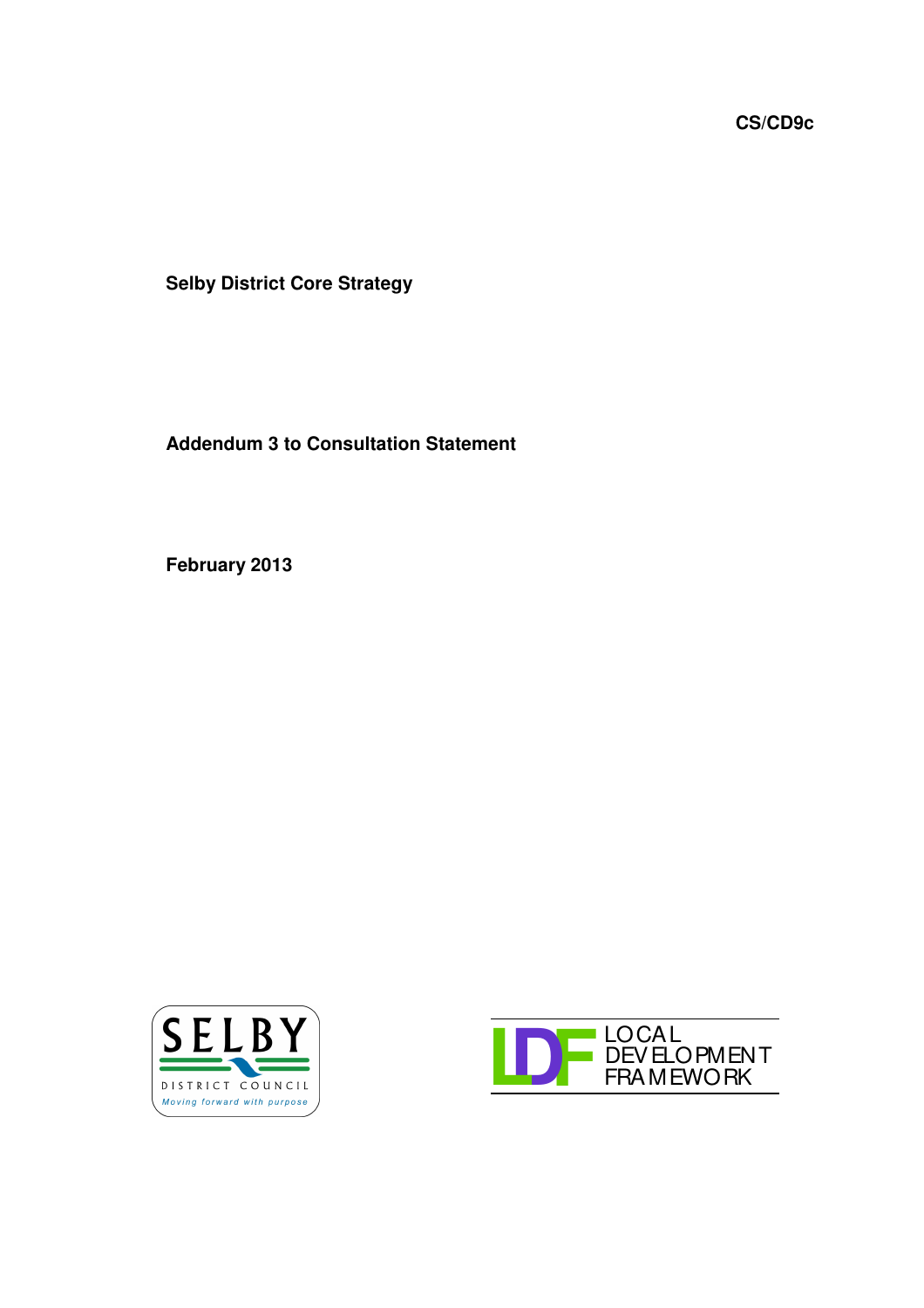## **Addendum 3 to Consultation Statement**

## **1. Introduction**

- 1.1 The Council published the Consultation Statement (CS/CD9) in May 2011 which set out how the Council had complied with the Regulations (2008) on Consultation at various statutory stages of Plan preparation.
- 1.2 An Addendum was produced in March 2012 (CS/CD9a) providing an update on the steps taken to publicise the subsequent consultation (January 2012) on published Proposed Changes which came about arising from issues at the EIP (which are not covered by specific Regulations).
- 1.3 A second Addendum was produced (February 2013) providing an update following the reconvened EIP in April 2012 for two days, and further consultation on the implications of the National Planning Policy Framework (NPPF) and subsequent  $6<sup>th</sup>$  set of published Proposed Changes (which are not covered by specific Regulations).
- 1.4 This third Addendum provides a further update following the reconvened EIP in September 2012 for two days, on the steps taken to publicise the  $7<sup>th</sup>$ Set) Proposed Changes to the Submission Draft Core Strategy in light of the NPPF and issues arising from the EIP and Inspector's Note of October 2012.

## **2. Final (7 th set) Proposed changes to the Submission Draft Core Strategy.**

*Following the Examination In Public (EIP) in September 2012 and the Inspectors note of October 2012, further (7 th set) Proposed Changes to the Submission Draft Core Strategy and a further Sustainability Appraisal Addendum Report were 'published' for more than six weeks to enable stakeholders and interested parties to comment on the changes proposed and the 'soundness' of the document.*

- 2.1 A 7<sup>th</sup> Set of Proposed Changes to the Submission Draft Core Strategy were published on 12 November 2012 for more than six-week period up until 28 December 2012. Representations were invited in respect of the  $7<sup>th</sup>$ Set of Proposed Changes and Further Sustainability Appraisal Addendum Report.
- 2.2 The 7<sup>th</sup> Set of Proposed Changes to the Submission Draft Core Strategy and Further Sustainability Appraisal Addendum Report and all other supporting documents were available to view and download on the Council's website. The documents were also available for inspection at
- Page 1 **Addendum 3 to Consultation Statement** February 2013